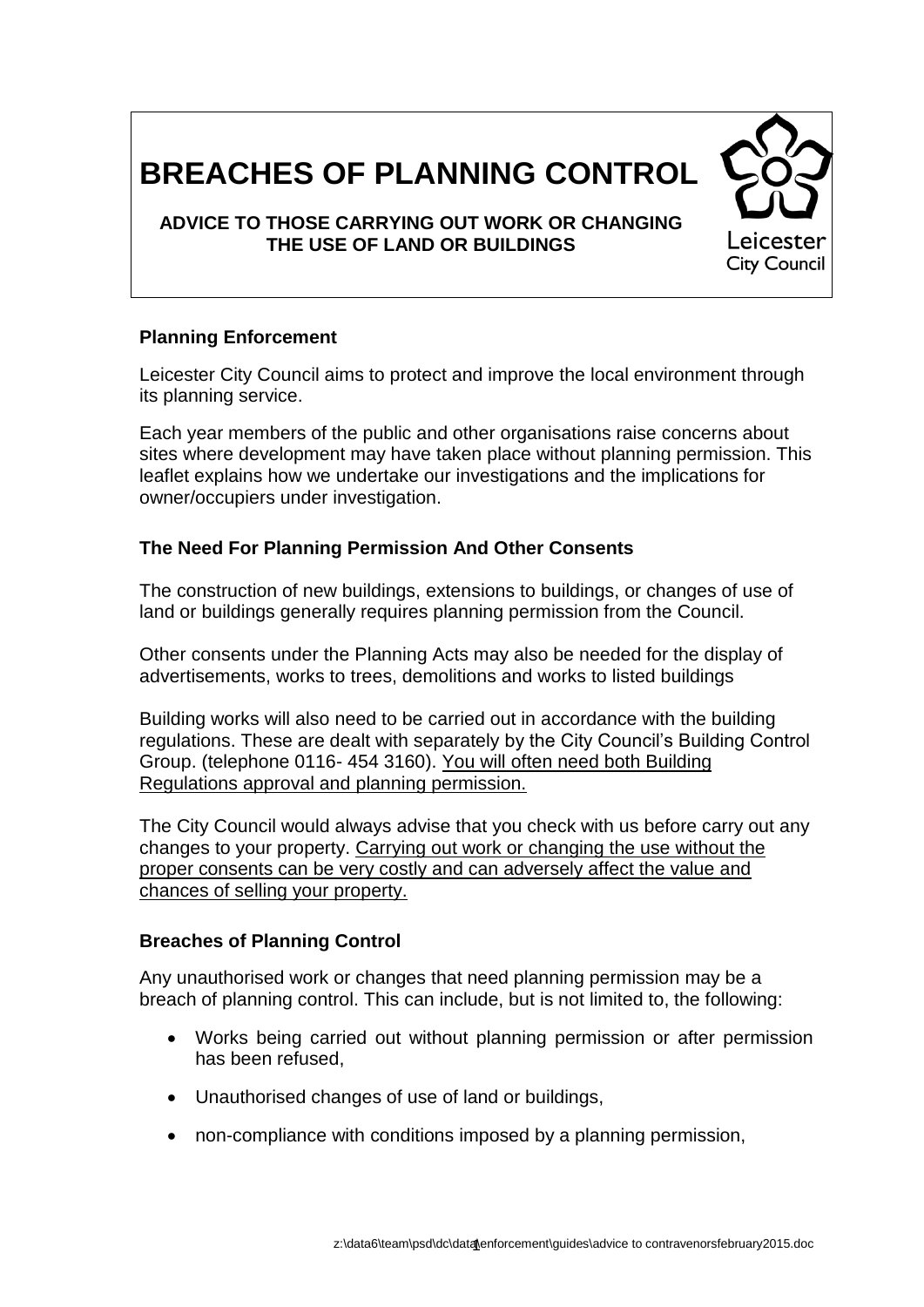- Works not being carried in accordance with the plans approved as part of a planning permission,
- Advertisements displayed without consent
- Works to a listed building without consent
- Works to trees without the necessary consent

#### **Investigating a complaint**

If we are able to identify you as the owner, occupier or other person who might be the subject of enforcement action we will:

- Carry out a full and independent investigation of the matter before deciding on any action. If it is necessary to enter the land or gain entry to a building, normally an appointment will be made. However powers do exist to gain entry to premises if the owner/occupier refuses permission
- Tell you which Officer is dealing with the case and give you an opportunity to discuss the matter with any relevant Officer,
- Tell you what the conclusions of our investigations are. We will write to you saying what you have done wrong, what we would like you to do to put matters right, how long we will allow you to do this, and what will happen if you do not put matters right
- Write to warn you if we decide to issue an Enforcement Notice or start prosecution action
- Ensure that any requirements for compliance will only be those necessary to ensure the problem is resolved
- Give you advice on contacting your Ward Councillors; their names and contact details can be found by telephoning Members Services on (0116) 454 6360, or on the internet at [http://www.leicester.gov.uk/councillors](http://www.leicester.gov.uk/councillors-democracy-and-elections/)[democracy-and-elections/](http://www.leicester.gov.uk/councillors-democracy-and-elections/)

#### **Confidentiality**

All investigations are carried out on a strictly confidential basis and we will not reveal a complainant's details without their permission. With serious breaches of planning control, which warrant prosecution, or which result in an appeal, the complainant may be invited to give a witness statement if their evidence is considered crucial. Such occasions are rare and involvement is on a voluntary basis.

We will also respect the confidentiality of you or anyone else who may be involved in the alleged breach.

#### **What you should do**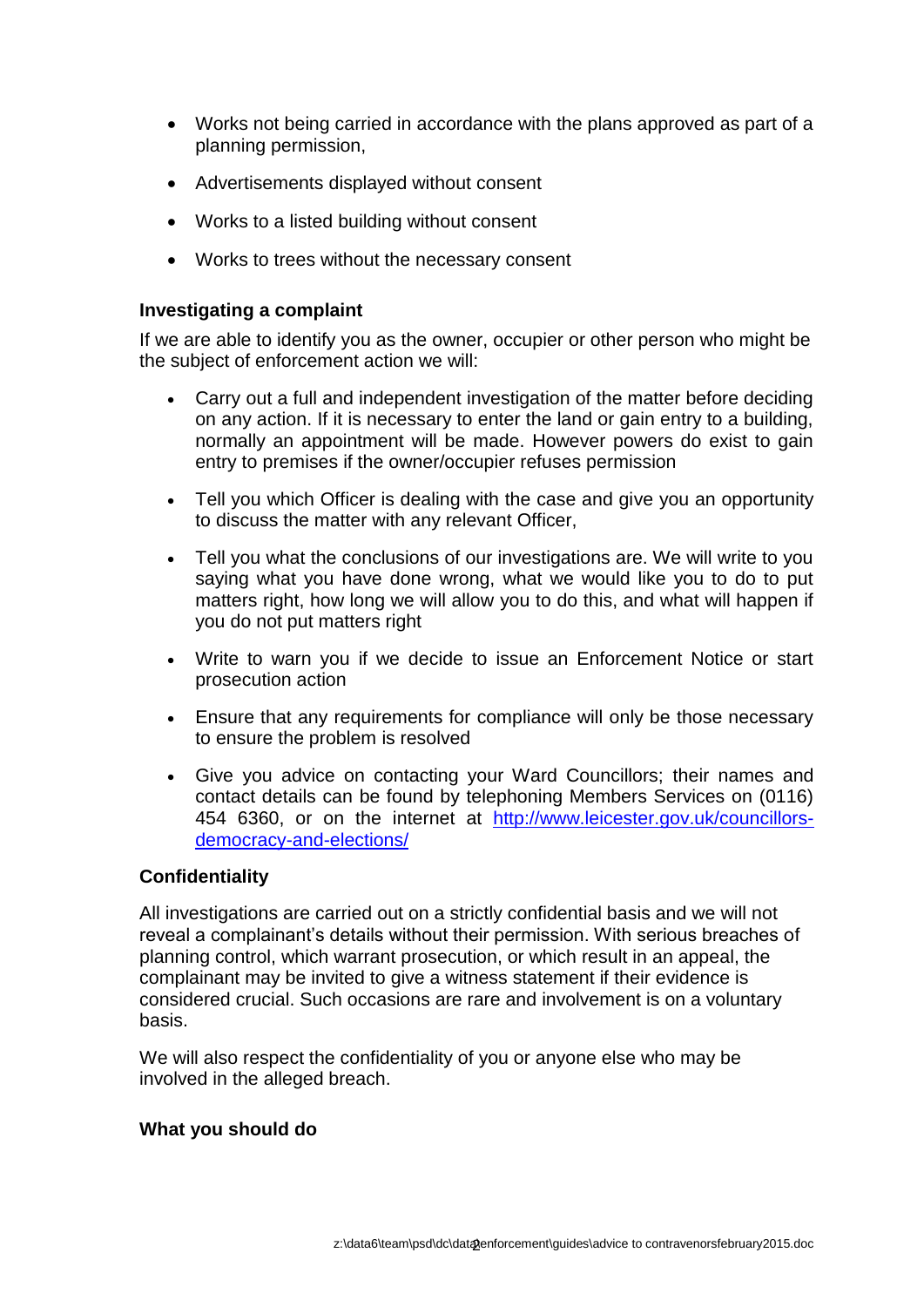You should always respond to any contact or request for a meeting with officers promptly. You should also respond as quickly as possible to any request for information by officers of the Council. Bear in mind that the purpose of the initial contact is to try and establish as quickly as possible whether there has in fact been a breach of control.

If a breach of control is confirmed, the role of officers is to try to resolve the matter as quickly and as painlessly as possible. The enforcement officer will advise the landowner or occupier what options are available to them in order to avoid enforcement action.

If the Enforcement Officer advises you that there is a breach and that planning permission would not be granted you should stop the activity and remove or reinstate any unauthorised works immediately.

You are entitled to make a retrospective application for planning permission; however such an application would not necessarily delay enforcement action. The Enforcement Officer should be able to advise you whether it is worth making an application.

You may believe that the suspected breach of control is lawful under the planning act and should therefore be immune from enforcement action. In this case the most appropriate form of action may be the submission of an application for a Certificate of Lawful Use or Development.

Where officers advise that in their view a breach of control is taking place, they will clearly explain any implications of carrying on with the unauthorised development. In the case of building work, carrying on without planning permission may result in abortive costs for you if permission is refused or conditions are attached which require work to be altered.

It is the policy of the Council to investigate confirmed breaches of control but in doing so, it will deal with the complaint in a fair and evenhanded way.

## **Deciding on enforcement action**

The Enforcement Officer will tell you the findings of the investigation and of the planning issues raised. Enforcement action is discretionary and if the breach is not causing harm, in planning terms, then it is possible no further action will be taken.

A breach causes harm if it is contrary to planning policies and/or is physically unacceptable e.g. causes nuisance for neighbours, looks unsightly, is a traffic hazard.

Where planning harm exists then enforcement action is likely to follow. An Enforcement Notice may require the development to be removed or use of land to stop. If you are ignoring or violating the conditions placed upon a planning permission then a Breach of Condition Notice may require compliance with one or more of the conditions.

## **Prosecutions**

If you have committed an offence you are likely to be prosecuted. Offences include: